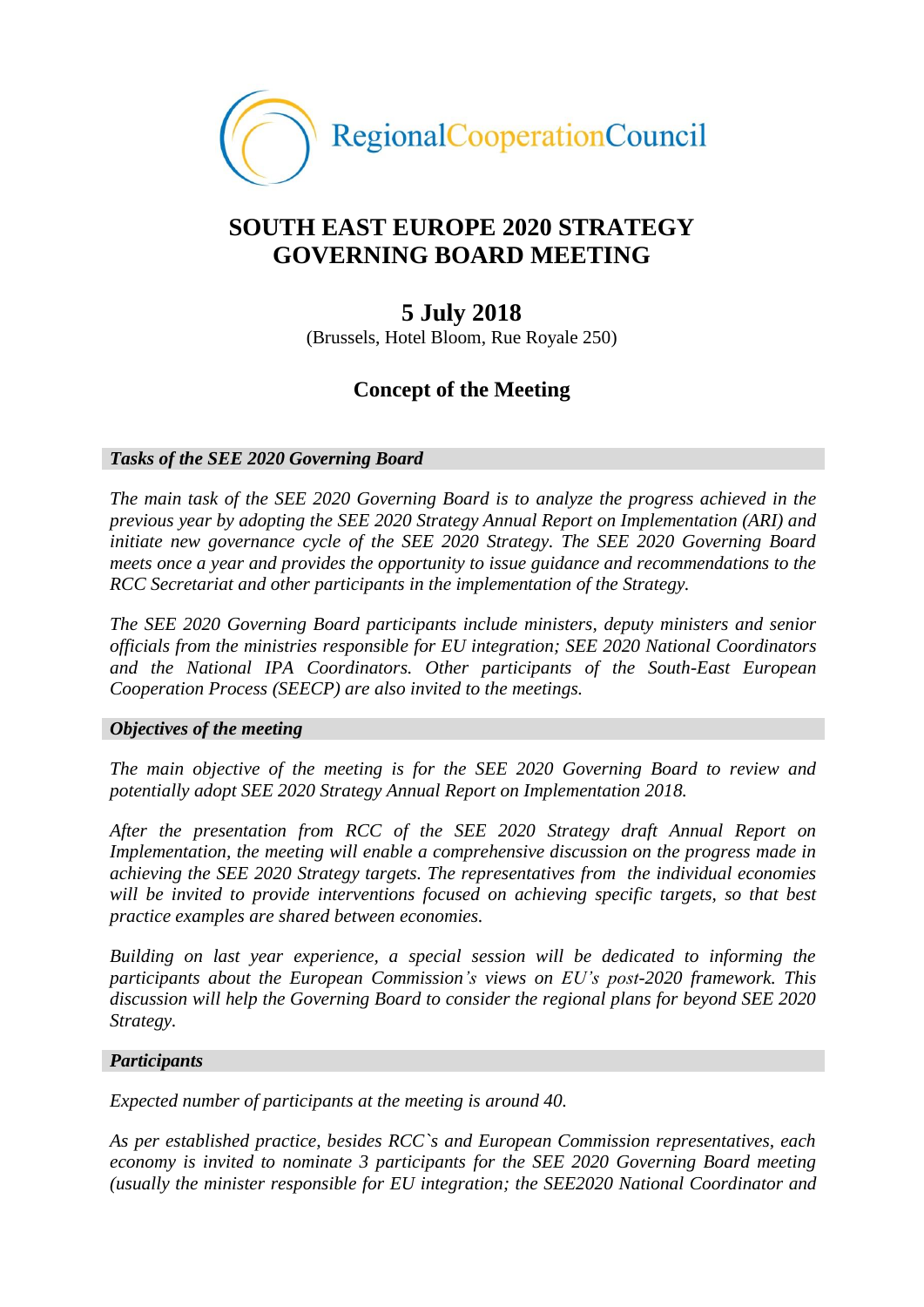*the National IPA Coordinator). RCC national coordinators of the SEE2020 Strategy benefiting economies are also invited to attend.* 

*In addition to economies` representatives, a Unit D1 Europe 2020, European Semester and Economic Governance, Europen Commission representative will be invited to participate at the last session of the meeting.*

#### *Expected results*

- *Annual Report on Implementation 2018 reviewed and potentially adopted;*
- *Best practices implemented under the SEE2020 policy areas in different economies presented and shared;*
- *Guidance on post SEE2020 Strategy framework received.*